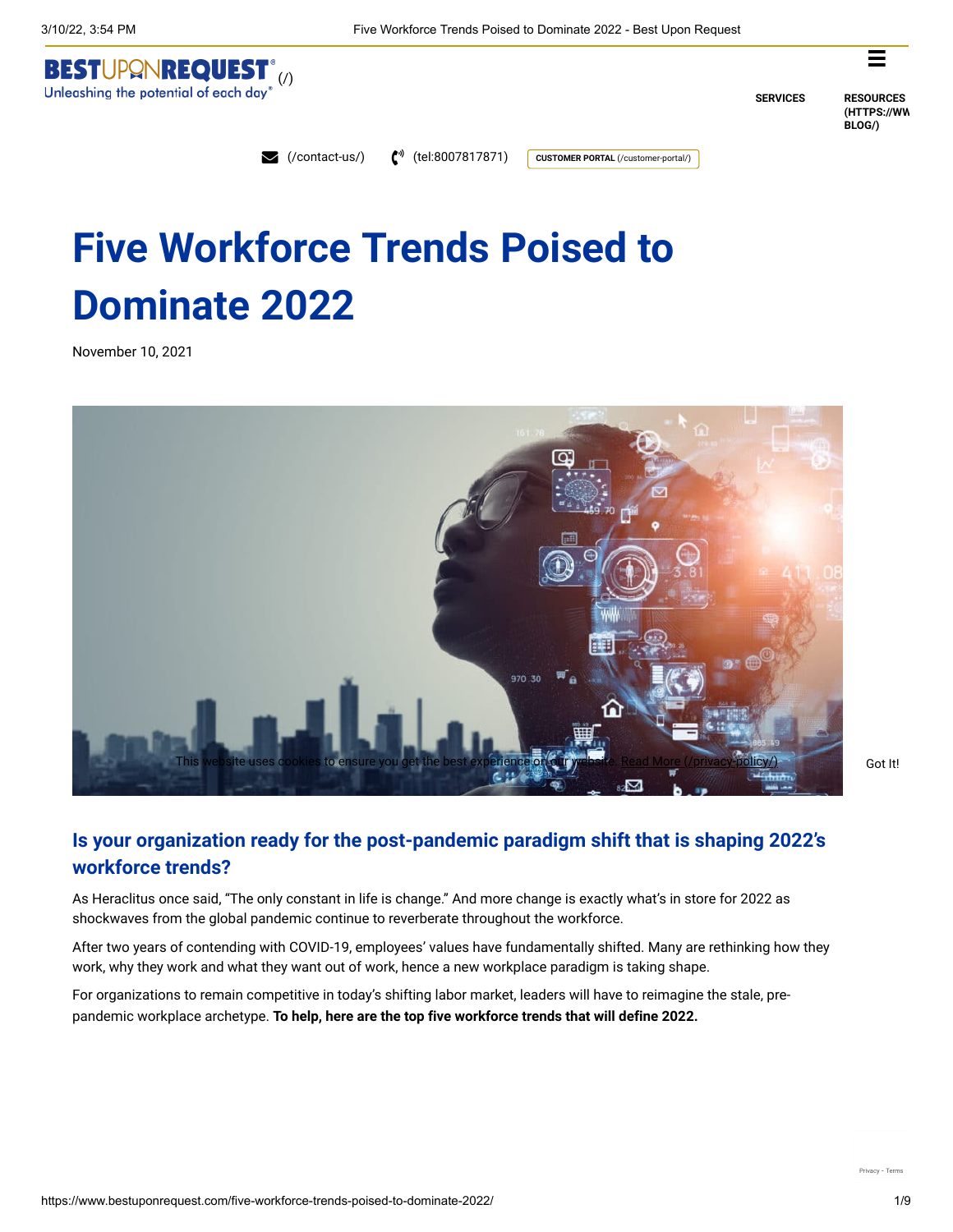

# **1. The Great Resignation Continues**

The most significant sign of peoples' changing perspective on work is "The Great Resignation," a trend that is forecasted to continue throughout 2022.

According to [LinkedIn's data \(https://time.com/6107587/linkedin-ceo-ryan-rolansky-interview/\)](https://time.com/6107587/linkedin-ceo-ryan-rolansky-interview/), there's been a 54% increase in job transitions this year, and the movement skews young.

#### **Job Transition by Generation**

- Gen Z job moves are up 80%
- Millennials are transitioning at the second-highest rate, up by 50%
- Gen X is following at 31%
- While Boomers are up by just 5% from 2020.

Globally, employees are prioritizing their wellbeing and work-life balance over productivity and profit margins. They're demanding higher pay, better benefits, and more support from employers.

#### **"We are experiencing night new globally one of the bliggest changes to ever play obt in the adolful cof princk", policy/) and the condition of the Got It!**

In addition, younger employees, like Gen Z and Millennials, are seeking companies with soul and job positions with purpose.

LinkedIn's CEO, Ryan Roslansky, told Time Magazine, "We are experiencing right now globally one of the biggest changes to ever play out in the world of work." In his opinion, The Great Resignation is another sign of the "reordering of the employeeemployer relationship."

Unfortunately for leaders, high turnover will likely continue throughout 2022 and into 2023, as organizations continue to contend with a slow economic recovery and as the generations most likely to turnover become a larger share of the workforce.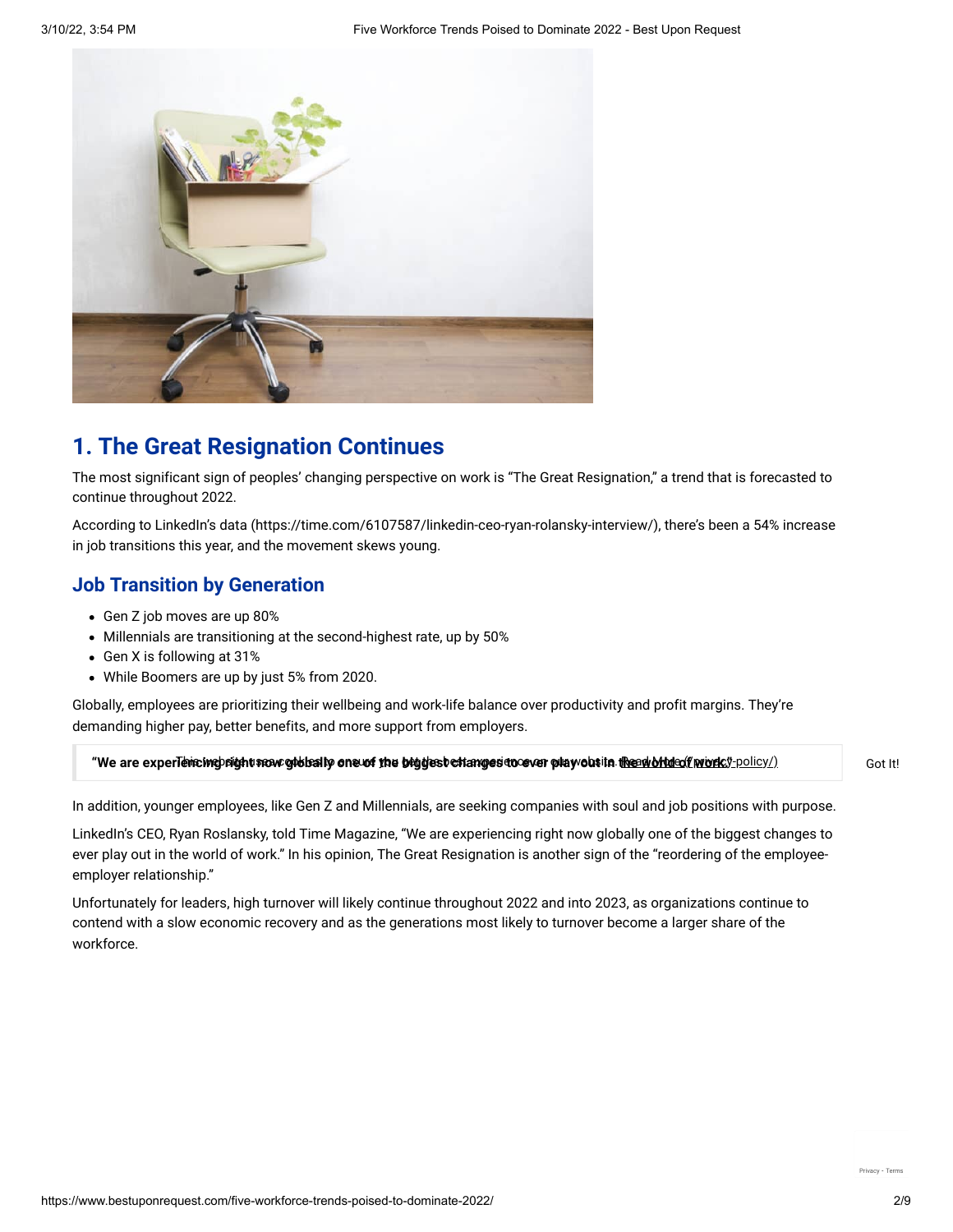

# **2. Remote Work is Here to Stay**

The Great Resignation isn't the only workplace trend that's a direct result of COVID-19. It looks like hybrid work is here to stay too.

[Employees are overwhelmingly in favor of maintaining WFH \(work from home\), at least part-time. According to Gallup's](https://news.gallup.com/poll/355907/remote-work-persisting-trending-permanent.aspx) latest poll: (https://news.gallup.com/poll/355907/remote-work-persisting-trending-permanent.aspx)

- **54% of employees want a hybrid arrangement.**
- **37% of employees want to work from home exclusively.**
- **9% of employees want to return to the office full time.**

Gallup's poll also revealed that despite the vaccine rollout, 67% of white-collar employees are still working from home either exclusively (41%) or part-time (26%).

This summer's short reprieve from COVID-19 had 70% of companies planning to bring employees back to the office by now (this fall), but the delta surge squashed those plans.

For example, Google and Apple postponed office re-openings, Wells-Fargo is delaying their return to January 2022, and Lyft pushed its return date to February 2023.

And even those organizations plans are tenuous because as far byggience on our website. [Read More \(/privacy-policy/\)](https://www.bestuponrequest.com/privacy-policy/)<br>And even those organizations plans are tenuous because as far back as March of this year, reports (were c claiming that upwards of 60% of employees would resign if they were forced to return to the office.

Shortly thereafter, The Great Resignation began, and now WFH or a hybrid working model is quickly becoming the price of admission to access today's top talent.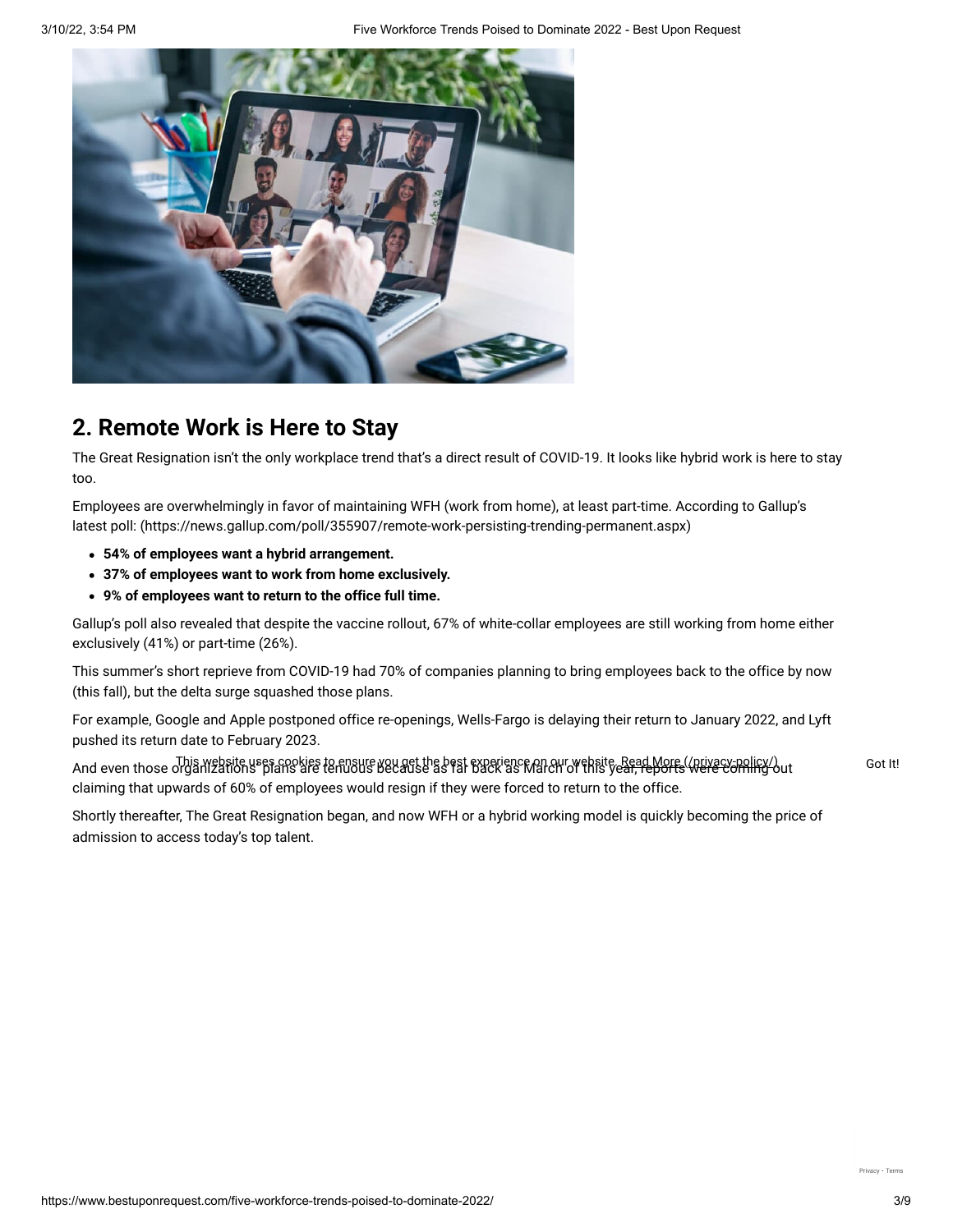#### B

# **3. The Multi-Generational Workplace**

Adding to the complexity of remote work, today's workforce is the first to include four generations, from Gen Z to the Baby Boomers.

Each of these generations comes with different perspectives, expectations, and communication styles. The challenge for leadership is harnessing the power of these collective differences to fuel growth.

But how do leaders go about accomplishing this?

According to the experts, it all starts with listening and understanding. As pedestrian as that may sound, research reveals that communication breakdowns are the most significant barriers to successfully integrating a multi-generational workforce.



[A 2017 study from Robert Half Management Resources \(https://www.inc.com/hrci/five-ways-to-improve-intergenerational](https://www.inc.com/hrci/five-ways-to-improve-intergenerational-integration-in-the-workplace.html)integration-in-the-workplace.html) revealed that communication is the most difficult aspect of managing talent from different generations.

In the recruiting company's executive survey, 30% of respondents said communication skills represent the most significant generational difference among employees.

[Privacy](https://www.google.com/intl/en/policies/privacy/) - [Terms](https://www.google.com/intl/en/policies/terms/)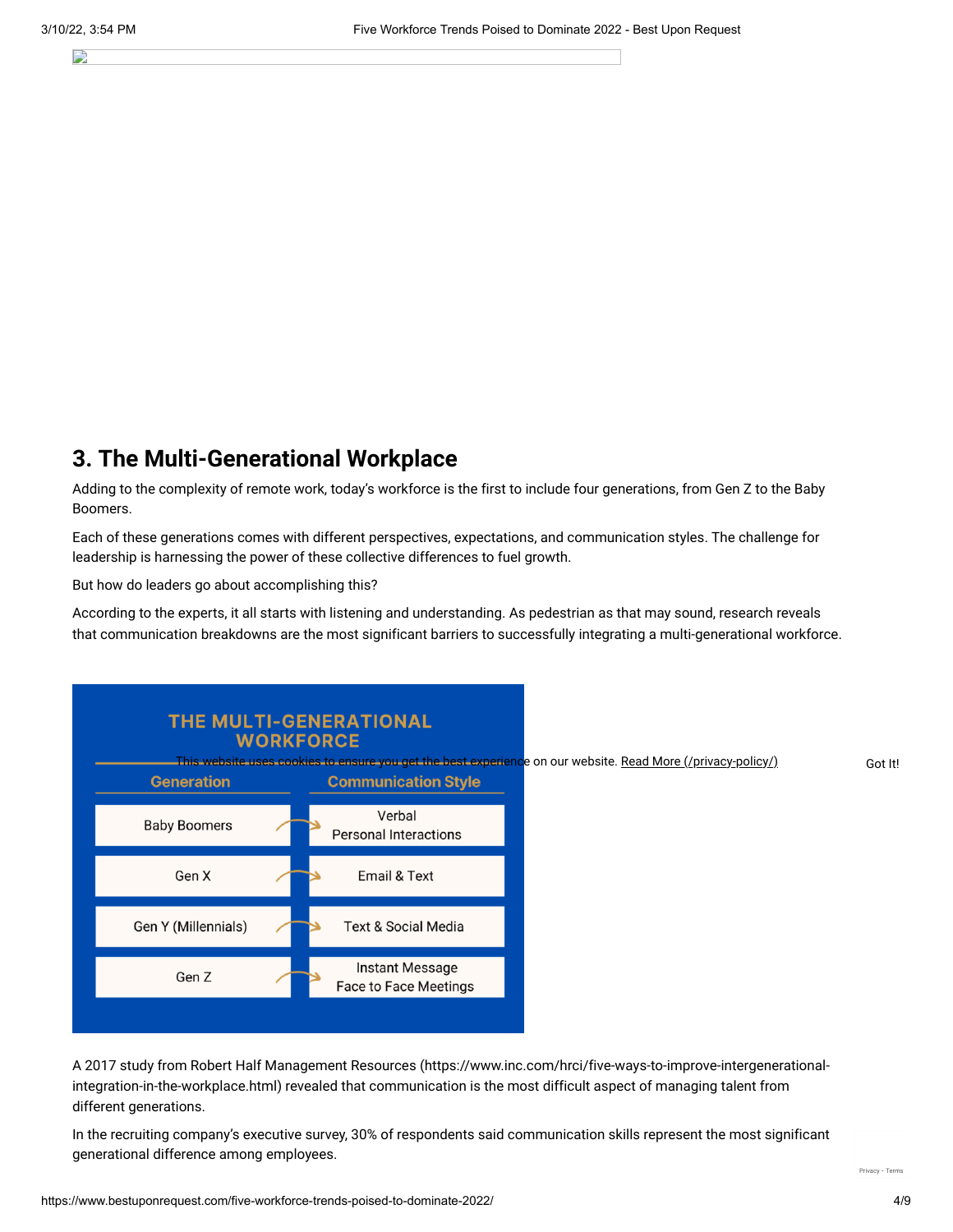For leaders, the first step to overcoming this challenge is identifying each generation's best communication practices and preferred communication channels.

Here are some concrete suggestions from Fast Company on how leaders can increase effective communication in the [hybrid, intergenerational workforce. \(https://www.fastcompany.com/90687589/this-is-how-leaders-can-engage-a-hybrid](https://www.fastcompany.com/90687589/this-is-how-leaders-can-engage-a-hybrid-intergenerational-team)intergenerational-team)



# **4. Upskilling is Taking the Front Row**

[One benefit that has cross-generation appeal is upskilling. It's so popular that even Forbes is asking if the future workplace](https://www.forbes.com/sites/brandonbusteed/2021/10/21/is-it-a-school-or-a-workplace/?sh=515605e93237) is more like school (https://www.forbes.com/sites/brandonbusteed/2021/10/21/is-it-a-school-or-a-workplace/? sh=515605e93237).

A global talent shortage, the digital transformation of the workplace, and the rising cost of education have created an evergrowing skills gap.

[In fact, a recent Gartner survey \(https://www.gartner.com/en/newsroom/press-releases/2021-02-03-gartner-hr-research](https://www.gartner.com/en/newsroom/press-releases/2021-02-03-gartner-hr-research-finds-fifty-eight-percent-of-the-workforce-will-need-new-skill-sets-to-do-their-jobs-successfully)finds-fifty-eight-percent-of-the-workforce-will-need-new-skill-sets-to-do-their-jobs-successfully) found that 58% of the workforce needs**Thewski排seuses theiriesureemsjub**.you get the best experience on our website. <u>[Read More \(/privacy-policy/\)](https://www.bestuponrequest.com/privacy-policy/)</u> Got It!

Add to these factors pandemic-related job losses plus more time at home and people of all ages were upskilling to be more relevant to the corporate world. Older employees were closing the tech gap and younger employees were focusing on skillsets that would propel their careers.

## **Companies are also facing a learning curve:**

- Organizations are still adapting their human capital strategies to meet the moment.
- Managers are still learning how to lead virtual teams.
- Human resource departments are trying to figure out how to onboard a remote workforce.
- The C-suite is trying to maintain cohesion amongst a scattered workforce.
- The tech sector is working double-time to keep pace with the workforce's digital revolution.

As it seems now, just about everyone is taking a ride on the upskilling train. And as expected, companies with the most capital are taking the upskilling trend and running with it.

## **Employer Upskilling Initiatives**

- **Mastercard** partnered with upskilling platform Degreed, which uses AI technology to build up its employee tech skills as the finance company accelerates its digital technology offerings.
- **PwC** announced they'd invested \$3 billion in creating an upskilling initiative over the next three to four years.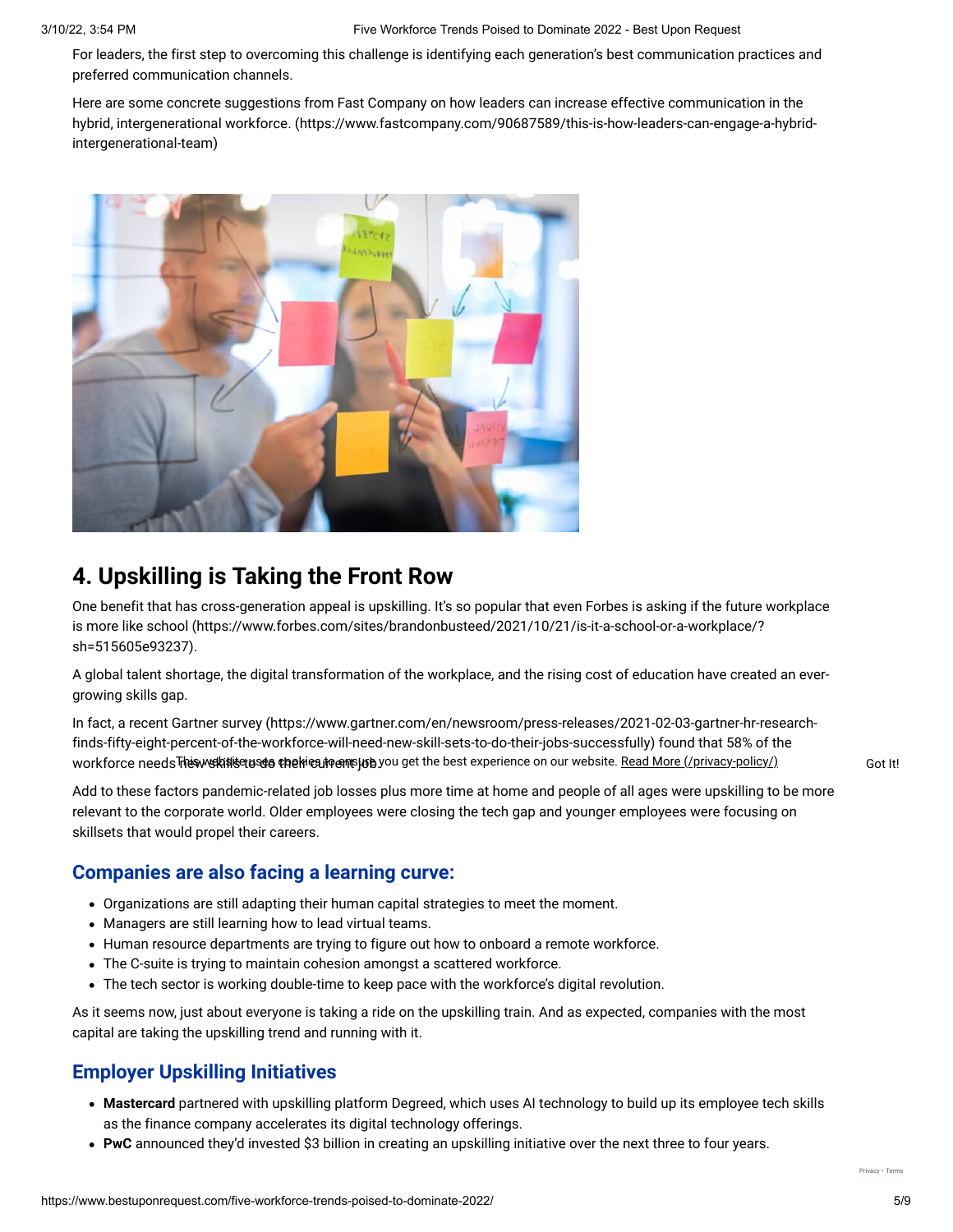**Amazon** launched Technical Academy, which provides both training and job placement opportunities for employees who want to progress in software engineering.

In the face of The Great Resignation, one of the best things organizations can do is invest in employee upskilling. In fact, LinkedIn's Workforce Learning Report (https://learning.linkedin.com/content/dam/me/business/en-us/amp/learning[solutions/images/workplace-learning-report-2019/pdf/workplace-learning-report-2019.pdf\) revealed that 94% of emp](https://learning.linkedin.com/content/dam/me/business/en-us/amp/learning-solutions/images/workplace-learning-report-2019/pdf/workplace-learning-report-2019.pdf)loyees said they would stay at a company longer if it invested in training them.



# **5. Voluntary Benefits Get Competitive**

The pandemic also created renewed demand for voluntary benefits, and as COVID-19 continues to subside, that demand is expected to grow.

Initially, voluntary benefits rose in popularity because employees needed extra help as the virus hobbled schools and child care centers, separated families, and blurred the line between work and home.

Many employers <del>raspondsa</del>d with a Alaws96 valunt973u9ferings frem ahild careand atuden<u>t laamassystance, to finan</u>cial cot It! counseling.

However, as the labor market began to heat up voluntary benefits evolved into a must-have. In fact, Willis Towers Watson [\(https://www.willistowerswatson.com/en-US/News/2021/05/pandemic-accelerates-employer-voluntary-benefit-offerings](https://www.willistowerswatson.com/en-US/News/2021/05/pandemic-accelerates-employer-voluntary-benefit-offerings-wtw-survey-finds)wtw-survey-finds) reported that 94% of large employers believe that voluntary benefits will be more important to their total rewards strategy going forward. That's up 58% from 2018.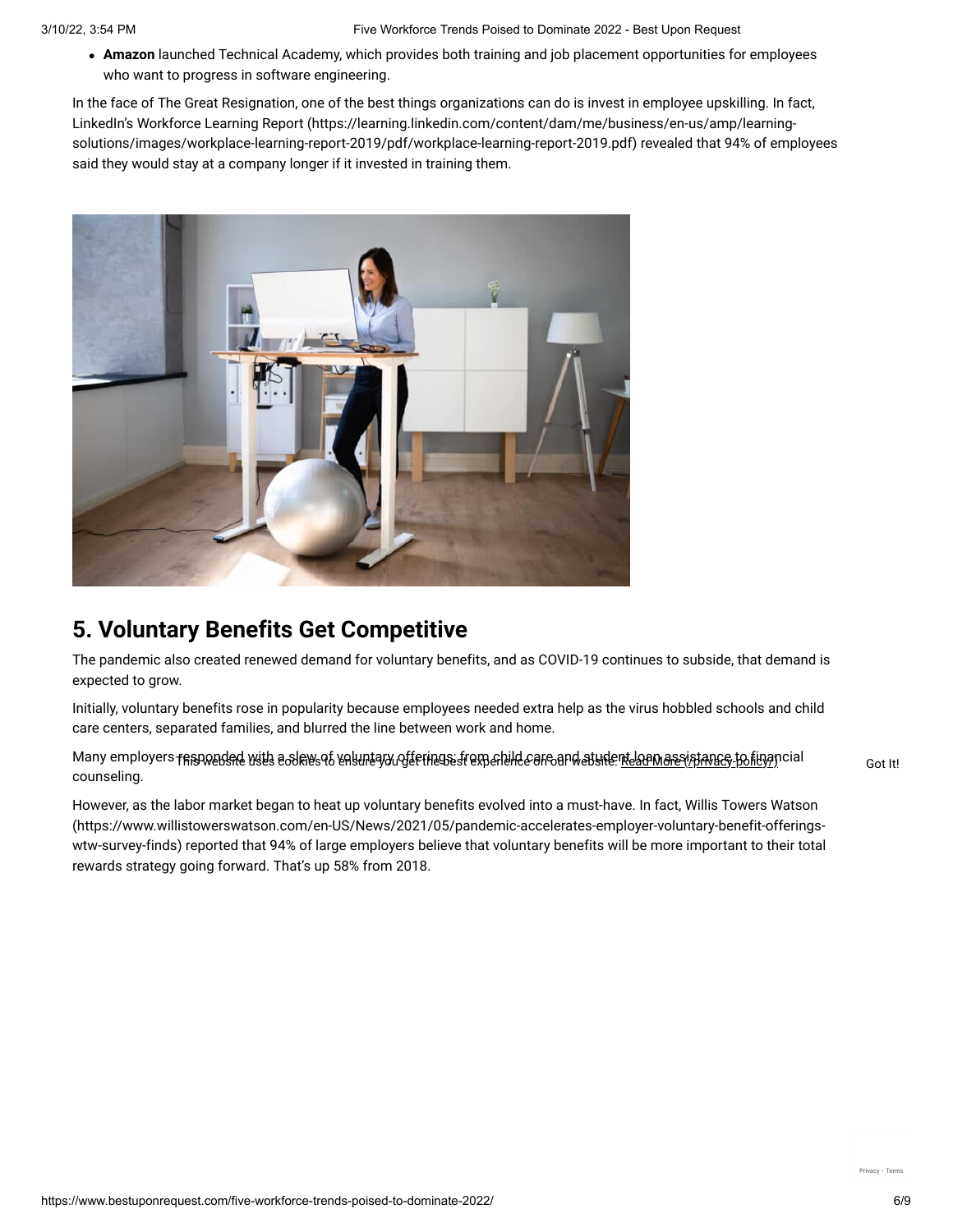| <b>Voluntary</b><br>benefit | <b>Currently</b><br>offered | Will offer by<br>2022 or<br>beyond | Percentage<br>point change |
|-----------------------------|-----------------------------|------------------------------------|----------------------------|
| Identify theft              | 53%                         | 78%                                | $+25%$                     |
| Hospital<br>indemnity       | 42%                         | 65%                                | $+23%$                     |
| Pet<br>insurance            | 47%                         | 69%                                | $+22%$                     |
| Critical<br>illness         | 57%                         | 76%                                | $+19%$                     |
| Group legal                 | 58%                         | 75%                                | $+17%$                     |

Employees want voluntary benefits that improve their lives. As a result, employers are seeing more demand for perks that increase work-life balance and wellness. Employees also want benefits that give them more personal time.

# **Most popular services and perks that employers currently offer or are planning to offer over the next two years:**

- Financial planning/counseling through an existing vendor (93%)
- Tuition reimbursement programs (88%)
- Telephonic financial planning/counseling (77%)
- Onsite fitness center (54%)
- Backup child care (48%)
- Elder care (44%)

As The Great Resignation continues, employers with robust voluntary benefit offerings are positioning themselves to be the recruiting leaders of the future.<br>Got It! Gostic way at the best cookies to ensure you get the best experience on our website. <u>[Read More \(/privacy-policy/\)](https://www.bestuponrequest.com/privacy-policy/)</u> Got It!

COVID-19 isn't over yet, but the post-pandemic workplace paradigm shift has already begun, and it's going to drive 2022's biggest workforce trends. The future of work is about creating a sustainable, employee-centric workplace that strikes a balance between business objectives and employee wellbeing.

#### **Are you looking for an innovative yet cost-effective work-life balance benefit?**

Consider giving your employees the gift of more time with office concierge and errand running services. On average, each of [our customers saves 1.2 hours per service. Learn more about BEST's employee concierge service](https://www.bestuponrequest.com/employee-concierge/) (https://www.bestuponrequest.com/employee-concierge/).

#### **SERVICES**

**[Employee Concierge Program \(https://www.bestuponrequest.com/employee-concierge/\)](https://www.bestuponrequest.com/employee-concierge/)**

**[Maternity Concierge Programs \(https://www.bestuponrequest.com/maternity-unit-concierge-services/\)](https://www.bestuponrequest.com/maternity-unit-concierge-services/)**

> [For Maternity Units \(https://www.bestuponrequest.com/maternity-unit-concierge-services/\)](https://www.bestuponrequest.com/maternity-unit-concierge-services/) [Privacy](https://www.google.com/intl/en/policies/privacy/) - [Terms](https://www.google.com/intl/en/policies/terms/) Privacy - Terms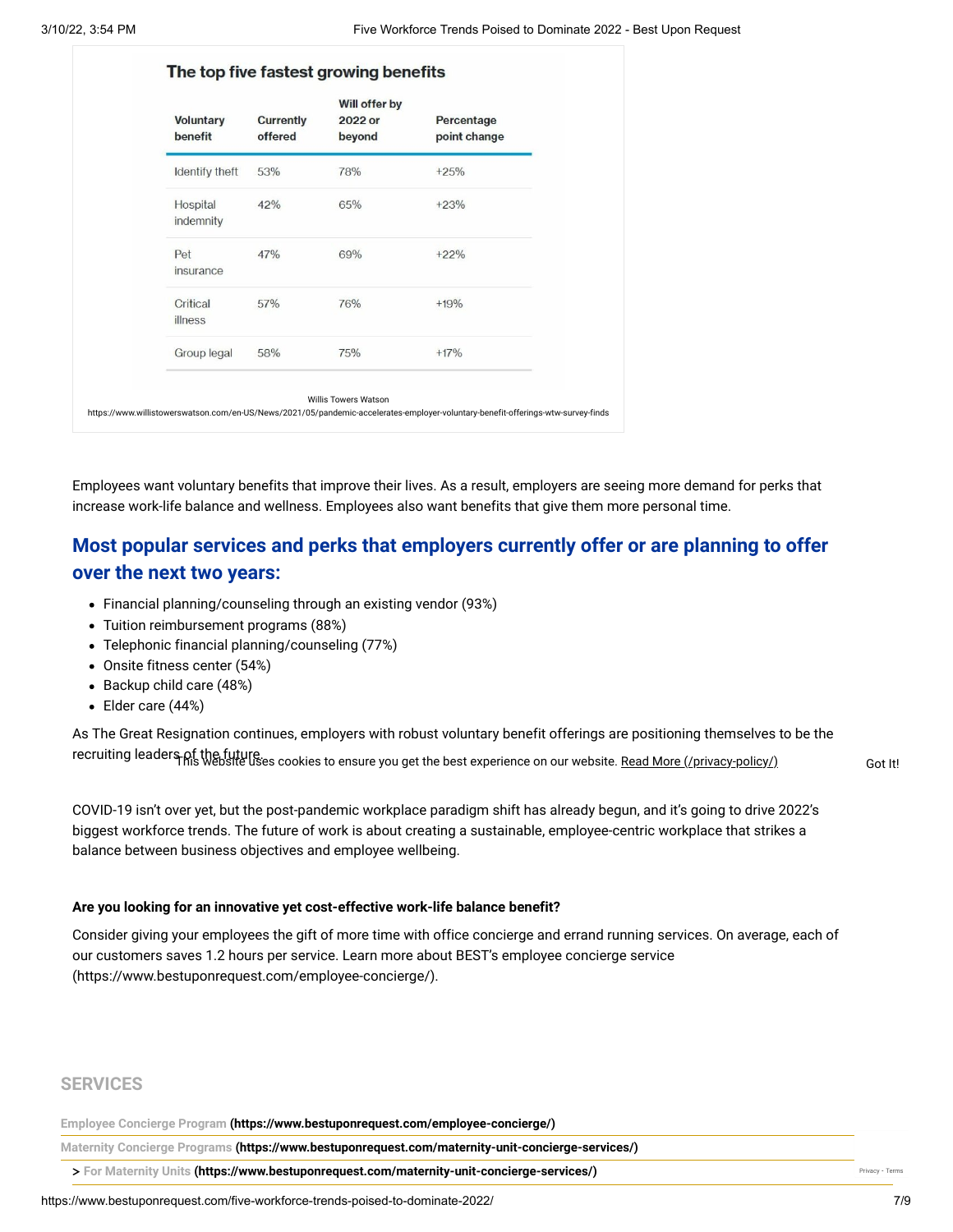**> [For Working Mothers \(https://www.bestuponrequest.com/maternity-concierge/\)](https://www.bestuponrequest.com/maternity-concierge/)**

| Physician Concierge Program (https://www.bestuponrequest.com/physician-concierge-services/) |  |
|---------------------------------------------------------------------------------------------|--|
|---------------------------------------------------------------------------------------------|--|

**[Patient Concierge Programs \(https://www.bestuponrequest.com/patient-concierge/\)](https://www.bestuponrequest.com/patient-concierge/)**

**> [For Patients and Families \(https://www.bestuponrequest.com/patient-concierge-services/\)](https://www.bestuponrequest.com/patient-concierge-services/)**

**> [For Emergency Departments \(https://www.bestuponrequest.com/emergency-department-concierge-services/\)](https://www.bestuponrequest.com/emergency-department-concierge-services/)**

#### **RESOURCES**

| Program Costs (https://www.bestuponrequest.com/program-costs/)   |
|------------------------------------------------------------------|
| Concierge Blog (https://www.bestuponrequest.com/concierge-blog/) |
| News Center (https://www.bestuponrequest.com/news-center/)       |

#### **ABOUT**

| Company Overview (https://www.bestuponrequest.com/about-us/)                    |
|---------------------------------------------------------------------------------|
| Leadership (https://www.bestuponrequest.com/about-us/leadership/)               |
| Board of Advisors (https://www.bestuponrequest.com/about-us/board-of-advisors/) |
| Corporate Team (https://www.bestuponrequest.com/about-us/corporate-team/)       |
| Contact Us (https://www.bestuponrequest.com/get-in-touch/)                      |

#### **HELPFUL LINKS**

**[Customer Login \(/customer-portal/\)](https://www.bestuponrequest.com/customer-portal/)**

**[Job Openings \(https://www.bestuponrequest.com/careers/job-openings/\)](https://www.bestuponrequest.com/careers/job-openings/)**

Best Upon Request Corporate, Inc. 8170 Corporate Park Drive, Suite 300 Cincinnati, Ohio 45242 **info@bestuponrequest.com** [\(mailto:info@bestuponrequest.com\)](mailto:info@bestuponrequest.com) **D** [\(800\) 781-7871 \(tel:8007817871\)](tel:8007817871) A) [\(https://www.facebook.com/bestuponre](https://www.facebook.com/bestuponrequest) quest)  $\mathbf{\Omega})$ [\(http://www.youtube.com/user/Bestuponre](http://www.youtube.com/user/Bestuponrequest) quest) in [\(http://www.linkedin.com/company/b](http://www.linkedin.com/company/best-upon-request) est-upon-request)  $\mathbf{E}$  ) [\(https://www.twitter.com/bestuponre](https://www.twitter.com/bestuponrequest) quest) This website uses cookies to ensure you get the best experience on our website. [Read More \(/privacy-policy/\)](https://www.bestuponrequest.com/privacy-policy/) Got It!

[Privacy](https://www.google.com/intl/en/policies/privacy/) - [Terms](https://www.google.com/intl/en/policies/terms/)